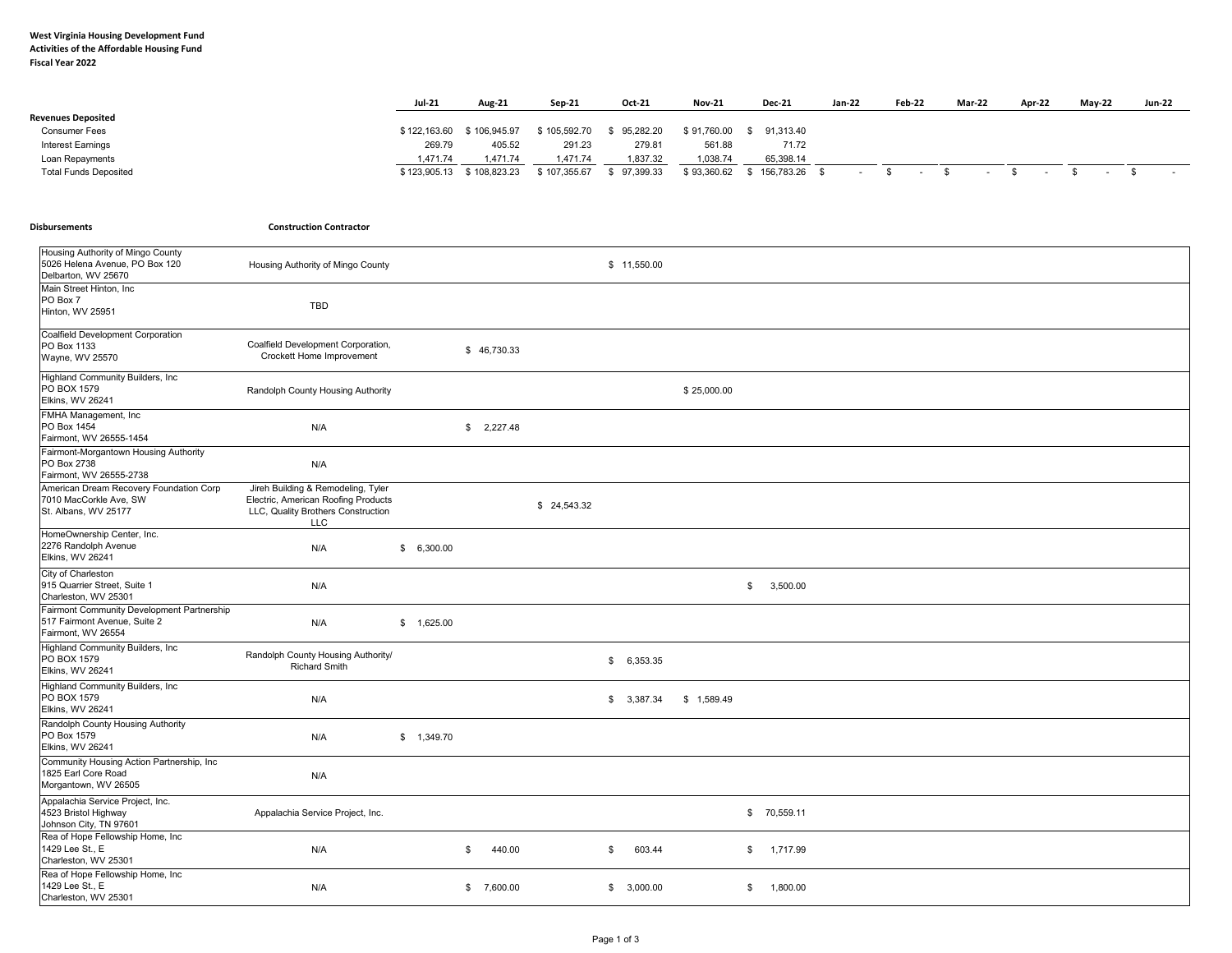|                                                                                                         |                                                                                                                                                                                            | <b>Jul-21</b>           | Aug-21       | Sep-21       | Oct-21       | <b>Nov-21</b>  |              | <b>Dec-21</b> | Jan-22 | <b>Feb-22</b> | Mar-22 | Apr-22 | May-22 | <b>Jun-22</b> |
|---------------------------------------------------------------------------------------------------------|--------------------------------------------------------------------------------------------------------------------------------------------------------------------------------------------|-------------------------|--------------|--------------|--------------|----------------|--------------|---------------|--------|---------------|--------|--------|--------|---------------|
| Rea of Hope Fellowship Home, Inc<br>1429 Lee St., E<br>Charleston, WV 25301                             | JP Mechanical HVAC, LLC,<br>Jeremiah Johnson Heating &<br>Cooling, LLC Ferell Construction,<br>Lowe's, Wilson Mechanical Svc,<br>Roger D. Miller, Mr. Handyman<br>Paxton Enterprises, Inc. |                         |              |              |              |                |              |               |        |               |        |        |        |               |
| Religious Coalition for Community Renewal, Inc.<br>1516 Washington Street, East<br>Charleston, WV 25311 | N/A                                                                                                                                                                                        |                         | \$<br>980.00 |              | \$<br>840.00 |                | $\mathbb{S}$ | 6,000.00      |        |               |        |        |        |               |
| Religious Coalition for Community Renewal, Inc<br>1516 Washington Street, East<br>Charleston, WV 25311  | N/A                                                                                                                                                                                        |                         |              | \$<br>280.00 |              |                |              |               |        |               |        |        |        |               |
| Safe Housing and Economic Dev. Inc<br>69 Wyoming St<br>Welch WV 24801                                   | N/A                                                                                                                                                                                        | \$2,372.00              |              |              |              |                |              |               |        |               |        |        |        |               |
| Mountain Acres Properties, Inc<br>109 Wagner Drive<br>Princeton, WV 24740                               | N/A                                                                                                                                                                                        |                         |              |              | \$<br>301.65 |                |              |               |        |               |        |        |        |               |
| Mountain Acres Properties, Inc<br>109 Wagner Drive<br>Princeton, WV 24740                               | N/A                                                                                                                                                                                        |                         |              |              |              |                |              |               |        |               |        |        |        |               |
| Fairmont-Morgantown Housing Authority<br>PO Box 2738<br>Fairmont, WV 26555-2738                         | N/A                                                                                                                                                                                        |                         | \$3,325.00   | \$<br>975.00 |              |                |              |               |        |               |        |        |        |               |
| Housing Authority of Mingo County<br>5026 Helena Avenue, PO Box 120<br>Delbarton, WV 25670              | N/A                                                                                                                                                                                        |                         | \$ 1,400.00  |              | \$2,900.00   |                |              |               |        |               |        |        |        |               |
| Housing Authority of Mingo County<br>5026 Helena Avenue, PO Box 120<br>Delbarton, WV 25670              | N/A                                                                                                                                                                                        |                         |              |              |              |                | $\mathbb{S}$ | 7,126.00      |        |               |        |        |        |               |
| Mon Valley Habitat for Humanity, Inc<br>1825 Earl Core Road<br>Morgantown, WV 26505<br>CASE             | N/A                                                                                                                                                                                        |                         |              |              |              |                |              |               |        |               |        |        |        |               |
| 355 Bluefield Ave<br>Bluefield WV 24701                                                                 | N/A                                                                                                                                                                                        | \$5,057.90              |              |              |              | \$1,050.55     |              |               |        |               |        |        |        |               |
| Highland Community Builders, Inc.<br>PO BOX 1579<br>Elkins, WV 26241                                    | N/A                                                                                                                                                                                        |                         |              |              |              |                |              |               |        |               |        |        |        |               |
| Randolph County Housing Authority<br>PO Box 1579<br>Elkins, WV 26241                                    | N/A                                                                                                                                                                                        |                         |              |              |              |                |              |               |        |               |        |        |        |               |
| City of Smithers<br>PO Box 489<br>Smithers WV 25186                                                     | N/A                                                                                                                                                                                        |                         |              |              | \$ 1,150.00  | \$1,500.00     |              |               |        |               |        |        |        |               |
| Appalachian Center for Independent Living, Inc<br>4710 Chimney Drive, Suite C<br>Charleston, WV 25302   | HERA Environmental / Robert's<br>Wholesale Aluminum                                                                                                                                        |                         |              |              | \$21,100.00  |                |              |               |        |               |        |        |        |               |
| Seed Sower Village<br>420 Holliday Run Road<br>Dawson, WV                                               | N/A                                                                                                                                                                                        | \$55,000.00 \$37,110.00 |              |              | \$19,918.00  | \$37,972.00    |              |               |        |               |        |        |        |               |
| Seed Sower Village<br>420 Holliday Run Road<br>Dawson, WV                                               | N/A                                                                                                                                                                                        |                         | \$11,485.87  |              | \$2,250.00   | $$2,000.00$ \$ |              | 4,250.00      |        |               |        |        |        |               |
| Seed Sower Village<br>420 Holliday Run Road<br>Dawson, WV                                               | N/A                                                                                                                                                                                        |                         |              |              | \$8,870.50   | \$<br>439.25   |              |               |        |               |        |        |        |               |
| Habitat for Humanity of the Tri-State, Inc<br>PO BOX 2526<br>Huntington, WV 25726                       | Custom Services Industries, LLC<br>B&B Tassen Construction, Inc.                                                                                                                           |                         |              |              | \$13,146.00  |                |              |               |        |               |        |        |        |               |